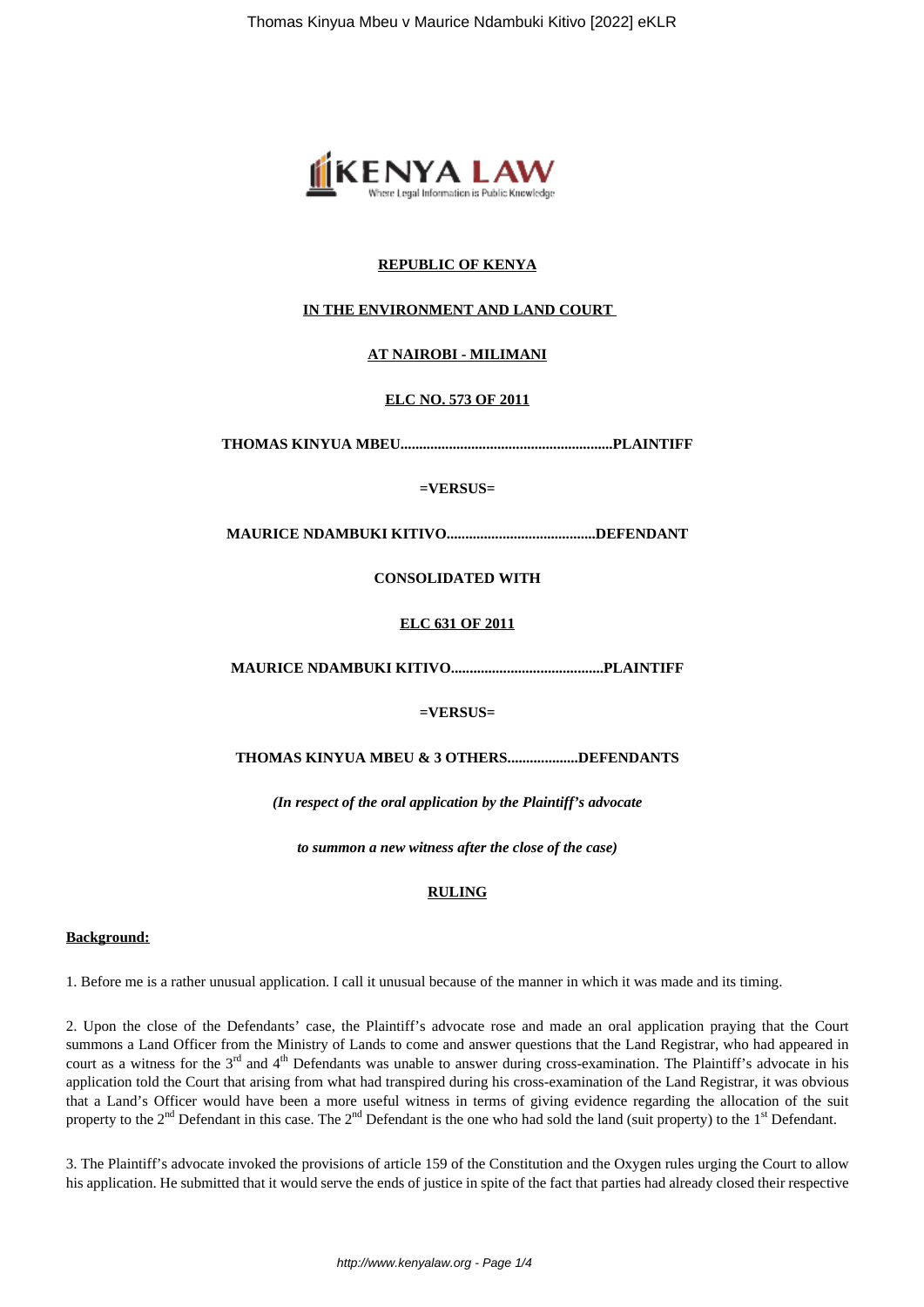cases.

#### *Response by the Defendants*

4. The Plaintiff's advocate application was strongly opposed by the advocates for the Defendants. They argued that it was unprocedural and irregular coming after all the parties had closed their respective cases.

5. The Advocate for the 1<sup>st</sup> Defendant particularly pointed out that the conduct of civil cases and the summoning of witnesses are matters governed by specific provisions of the law and cannot be said to be mere technicalities. He referred to Order 18 of the Civil Procedure Rules which makes provisions on the conduct of suits.

6. He further stated that the plaintiff's application was a fishing expedition coming too late in the day.

7. The 1<sup>st</sup> Defendant further submitted that case had, before being set down for hearing gone through the pre-trial procedures where the Plaintiff had the opportunity to issue notices to produce documents and even seek witnesses summons for witnesses he thought would help his case. The application by the Plaintiff is an afterthought.

8. Finally, he 1<sup>st</sup> Defendant submitted the view that the Plaintiff's application was not anchored in law and lacked merit.

9. The Advocate for the  $3<sup>rd</sup>$  and  $4<sup>th</sup>$  Defendants on her part also opposed the Plaintiff's application, associating with the submissions of the 1st Defendant's Advocate. She stated that the Plaintiff's application was too late, coming after the case was closed. Her opinion was that re-opening the case would be a dangerous move that would also set a bad precedent. Litigation must come to end. Calling a witness after parties have closed their cases cannot surely be said to serve justice.

#### **Court's Determination**.

10. As already stated earlier, the Plaintiff application was made immediately after the close of the Defendant's case. Apparently, the plaintiff's Advocate was not satisfied by the responses of the Land Registrar who was a witness of the  $3<sup>rd</sup>$  & 4<sup>th</sup> Defendants. The witnesses in cross-examination expressed her view that the information that the Plaintiff's advocate was seeking from her should have been sought elsewhere. The process of allocation of land was the function of a different department referred to as Land Administration.

11. I must point out that the Land Registrar (DW2) came to court as a witness for the  $3<sup>rd</sup>$  and  $4<sup>th</sup>$  Defendants. She was not a witness called by the Plaintiff. The Plaintiff has sued the  $3^{rd}$  and  $4^{th}$  Defendants accusing them of perpetuating fraud and illegality alongside the 1<sup>st</sup> and 2<sup>nd</sup> Defendants. In paragraph 20 of his Plaint, the Plaintiff particularized his claim against the 3<sup>rd</sup> and 4<sup>th</sup> Defendants accusing them amongst other things, causing the 2<sup>nd</sup> Defendant to be registered as the proprietor of the suit property without any and/or proper documentation.

12. The Land Registrar came to Court to respond to and answer the allegations of fraud and illegality against her office. She was not in court as a witness for the plaintiff. Apparently, the Plaintiff had hinged his hopes on the witness giving evidence regarding the process of allocation of the land in dispute in the case.

13. The  $1<sup>st</sup>$  Defendant's advocate while opposing the application by the plaintiff pointed out that the Plaintiff was engaging in a finishing expedition. The Plaintiff had had his day in Court. He testified and produced his documents in support of his case before closing his case. He had the leeway to call all the witness he wished to.

14. This is a case that has been in Court for the last 10 years. It has gone through pre-trial procedures and the parties had the opportunity to seek production of documents or even compel their production where the opposing parties were unwilling to voluntarily produce documents.

15. Whereas it may be allowable to re-open a case after it has been closed, it should not and must not be allowed where it is intended to help one party to fill up gaps in evidence.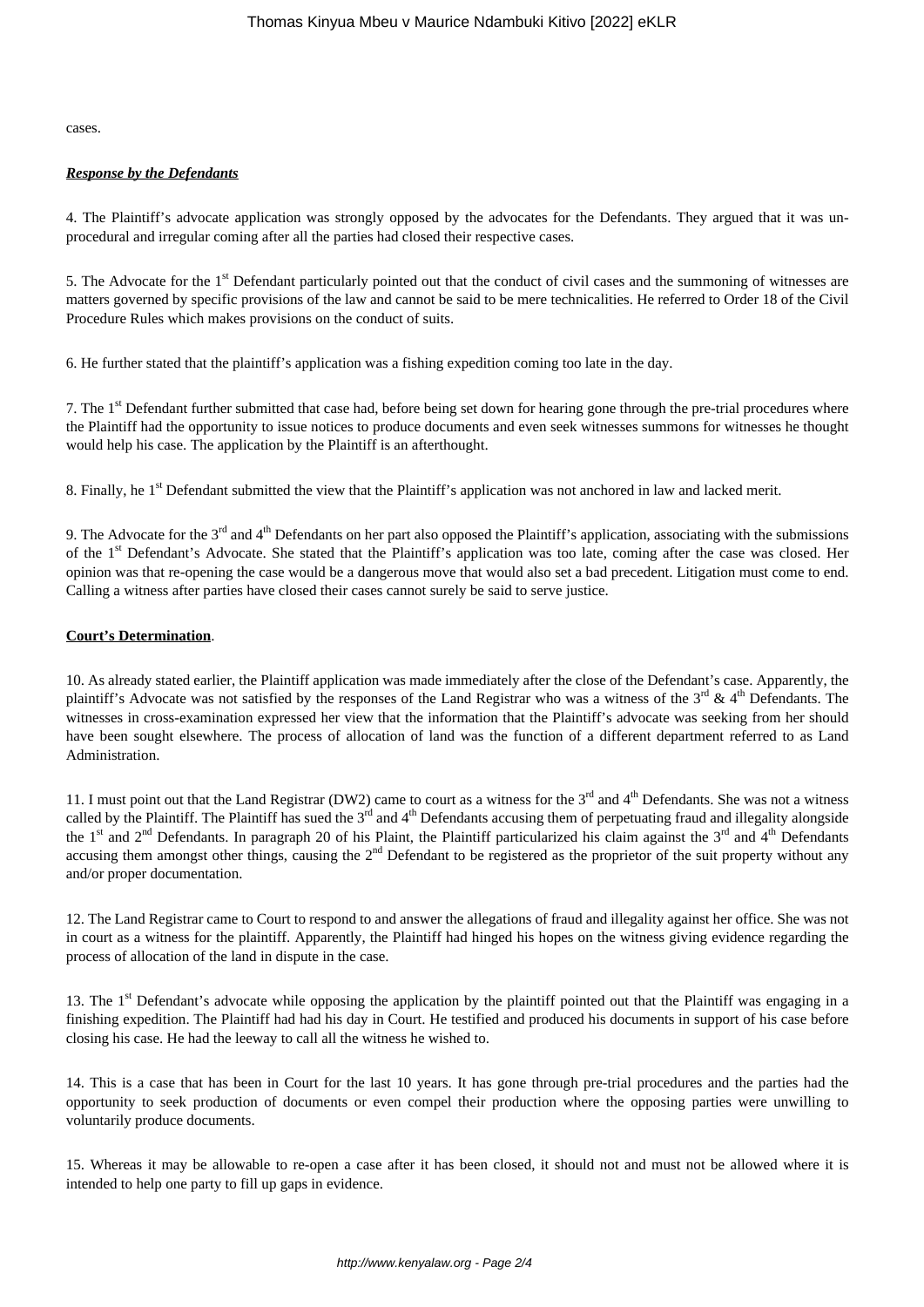16. In the case of **Raindrops Ltd – Vs County Government of Kilifi (2020) eKLR,** the Court cited and quoted the Canadian Encyclopedia Digest Evidence (V) 12, (a), which summarized the approach a Court should adopt in assessing a party's conduct as a relevant factor as follows: -

*""Where a party wishes to adduce evidence at a late stage that does not fall within the definition of rebuttal testimony, it must seek to re-open its case. The jurisprudence has not always been consistent in establishing what is required for the granting of leave to adduce new evidence and the matter is complicated by the fact that attempts to re-open can occur after the parties have closed their case, but before Judgment has been entered, and after Judgment has been entered while some Judges have advocated an unfettered approach to the trial Judges discretion whereby re-opening is permissible anytime it is in the interest of justice to do so, the more common method of proceeding is to focus on two criteria.*

*(1) Whether the evidence; if it had been properly tendered. Would probably have altered the Judgment, and*

*(2) whether the evidence could have been discovered sooner had the party applied reasonable diligence.*

*Re-opening the case is an extreme measure and should only be allowed sparingly and with the greatest of care. While the two criteria must both be considered, the need to have exercised reasonable diligence in discovering the evidence is not absolute. The more important the evidence would be to the outcome of the case, the stronger, the argument in favour of its reception. Procedural concerns such as diligence should generally give way to the demands of substantial justice where failure to do so is likely to result in an obvious injustice. Nonetheless, re-opening is unlikely to be permitted where the evidence was discovered and not adduced originally because of a tactical decision by counsel."*

*17.* In the case of **Hannah Wairimu Ng'ethe Vs Francis Ng'anga & Another (2016) eKLR,** the court declined to allow reopening of the case and stated that:-

*"…the court has not been told that the petitioner has come upon or discovered some new and important evidence which after exercise of due diligence was not within his knowledge. It is noted that the petitioner has had the advantage of counsel from the inception of this case".*

18. In **Odeyo Osodo Vs Rael Obara Ojuok & 4 Others (2017) eKLR,** the Court stated that the discretion whether or not to reopen a case which the applicant had previously closed should be exercised with caution not arbitrarily whimsically and only in favour of an Applicant who has established sufficient cause.

19. Coming back to the case before me, I am not persuaded that the Plaintiff has established sufficient cause to warrant the reopening of this case after all parties have had their day in Court and closed their respective cases. The Plaintiff's application is an afterthought tactically calculated to fill some gaps in evidence. It is noteworthy that the Plaintiff is not even seeking to recall a witness to explain an issue that may have been left hanging or produce a document that may have inadvertently left out. The Plaintiff is seeking to call a new witness to bring documents that the Plaintiff had not requested production of from the Defendants.

20. It has become fashionable for litigants to hide behind article 159 of the Constitution every time they find themselves in a situation of 'falling short of procedural requirements or limits'. They call upon the Court to do substantive justice without undue regard to technicalities. In the instant case, the issue before me cannot be termed as a mere procedural technicality. The horizons of justice are vast and wide. Justice must be exercised within the limits set by the Statutes; in accordance with the law.

21. The upshot is that the Plaintiff's application is disallowed.

*It is so ordered.* 

## **DATED, SIGNED AND DELIVERED AT NAIROBI THIS 20TH DAY OF JANUARY 2022.**

**M.D. MWANGI**

**JUDGE**